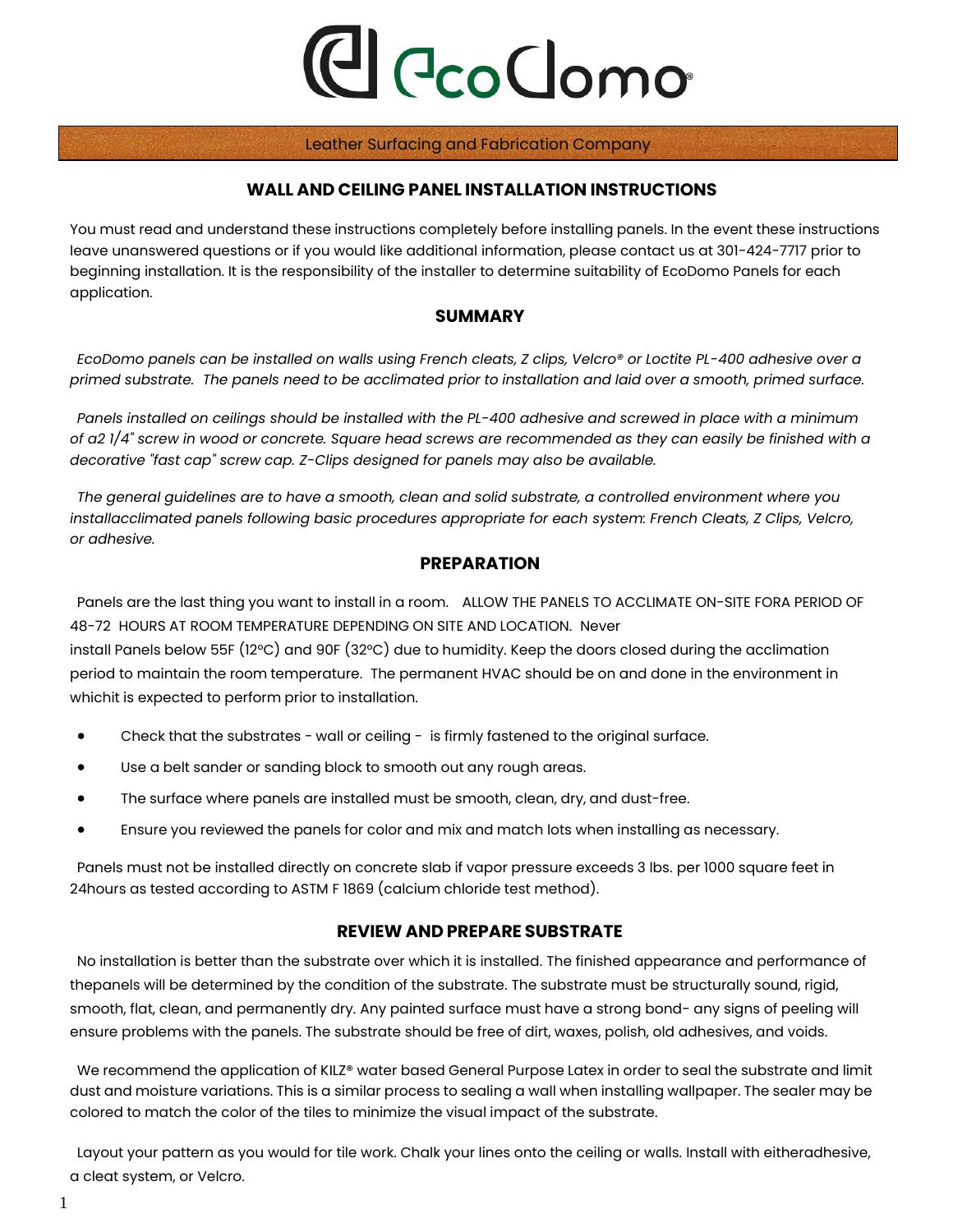#### **PERMANENT OPTION: ADHESIVE**

We recommend the application of PL-400 panel adhesive following the manufacturer's instructions with the spread rate described below on plywood, concrete, or primed sheet rock. The panels should be free of dust atthe time of application. Apply the adhesive within 2" from the sides of the panels and do an "X" with the adhesive for every 24" x 24" surface within the panel. Apply firmly in place the panels to the wall or ceiling.

For ceilings, each corner of the panels should be screwed in place in addition to the placement of the adhesivewith 2 1/4" screws. Additional screws should be placed on the edges of the panels in the ceiling studs no more

than within a range of 24" from each other to ensure the stability of the panels.

## **REMOVABLE OPTION: Z-CLIPS & FRENCH CLEATS**

The "Z"-clip mechanical mounting method is used when you have large panels that you would like to be removable. This method is much like hanging a picture on the wall. The clips allow the panels to be easily lifted off or set on the wall. The Z-clips or the French cleats are factory installed on the back of the panels. Additional z-clips or cleat bars are sent in a separate box along with the panels.

Determine the z-clip locations on the wall where panel is to be installed. With back side of panel facing up, lay wall



clips into panel clips.

- 1. Measure from top of panel to bottom of wall clips. (Refer to detail). This will give dimension of bottom of wall clips to desired panel height.
- 2. Snap chalk lines on wall at indicated heights.
- 3. Attach wall clips to wall with bottom of clip at chalk lines. (See notes  $1 \& 2)$
- 4. Place panel on wall at least ¾" higher than desired height and press firmly against wall. Slide panel down to engage clips. Check to be sure all clips are engaged.

#### **Notes:**

- On gypsum board walls Where it is impractical to screw through tostuds use of appropriate screw anchors is recommended.
- On Wood or Steel walls: Clips may be screwed directly to the wall.
- Velcro dots may be installed as well at the bottom of large panelsfor additional stability. Remove the liner prior to installation and press firmly in place.